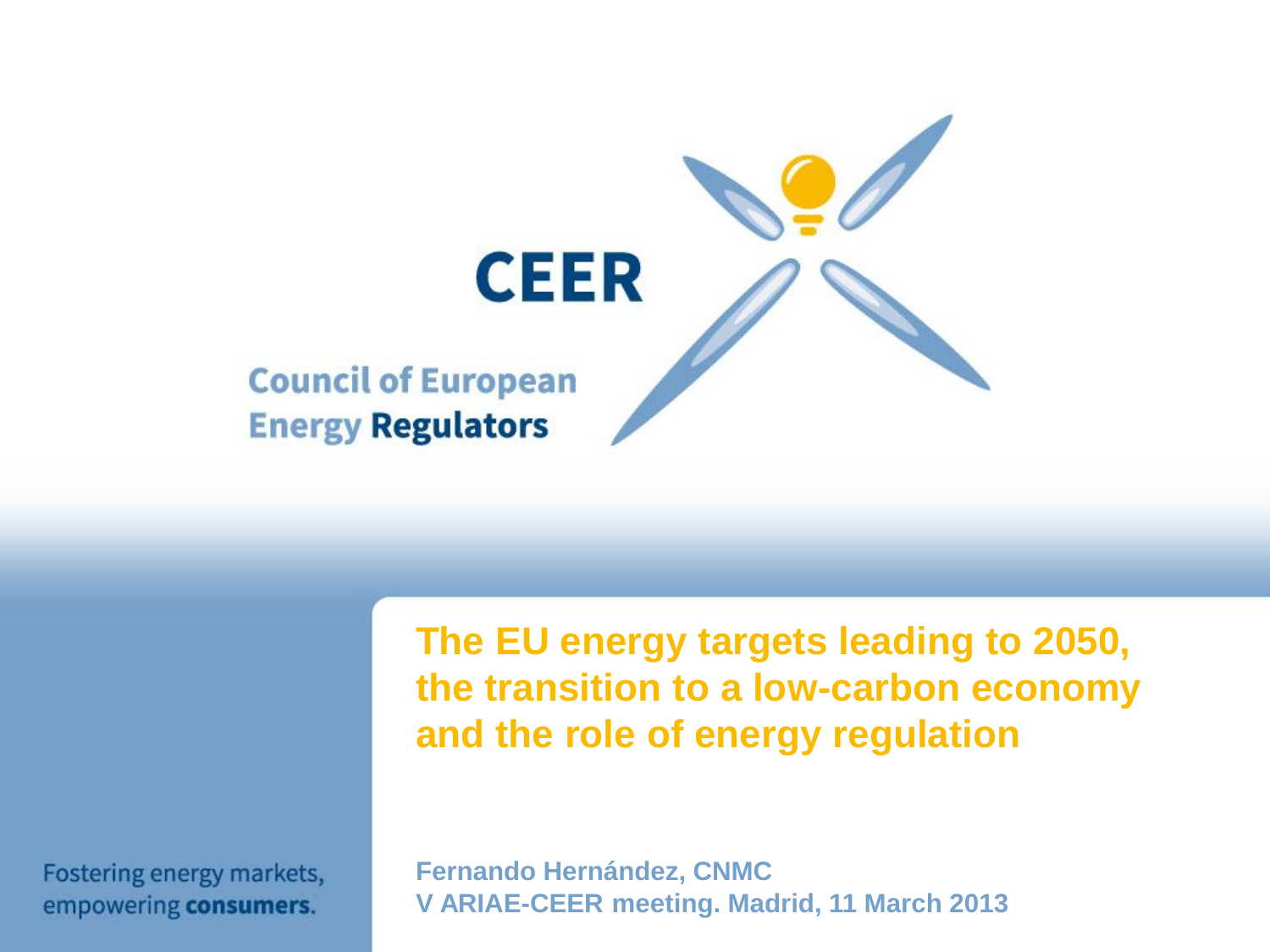

**What the EU is doing already: 2020 targets**

# • Reduce GHG emissions by 20% (compared to 1990)

► EU Emissions Trading System (EU ETS)

- Increase share of renewables in EU's energy mix to 20% ► Mandatory National targets
- Improve energy efficiency by 20% compared to business as usual projections

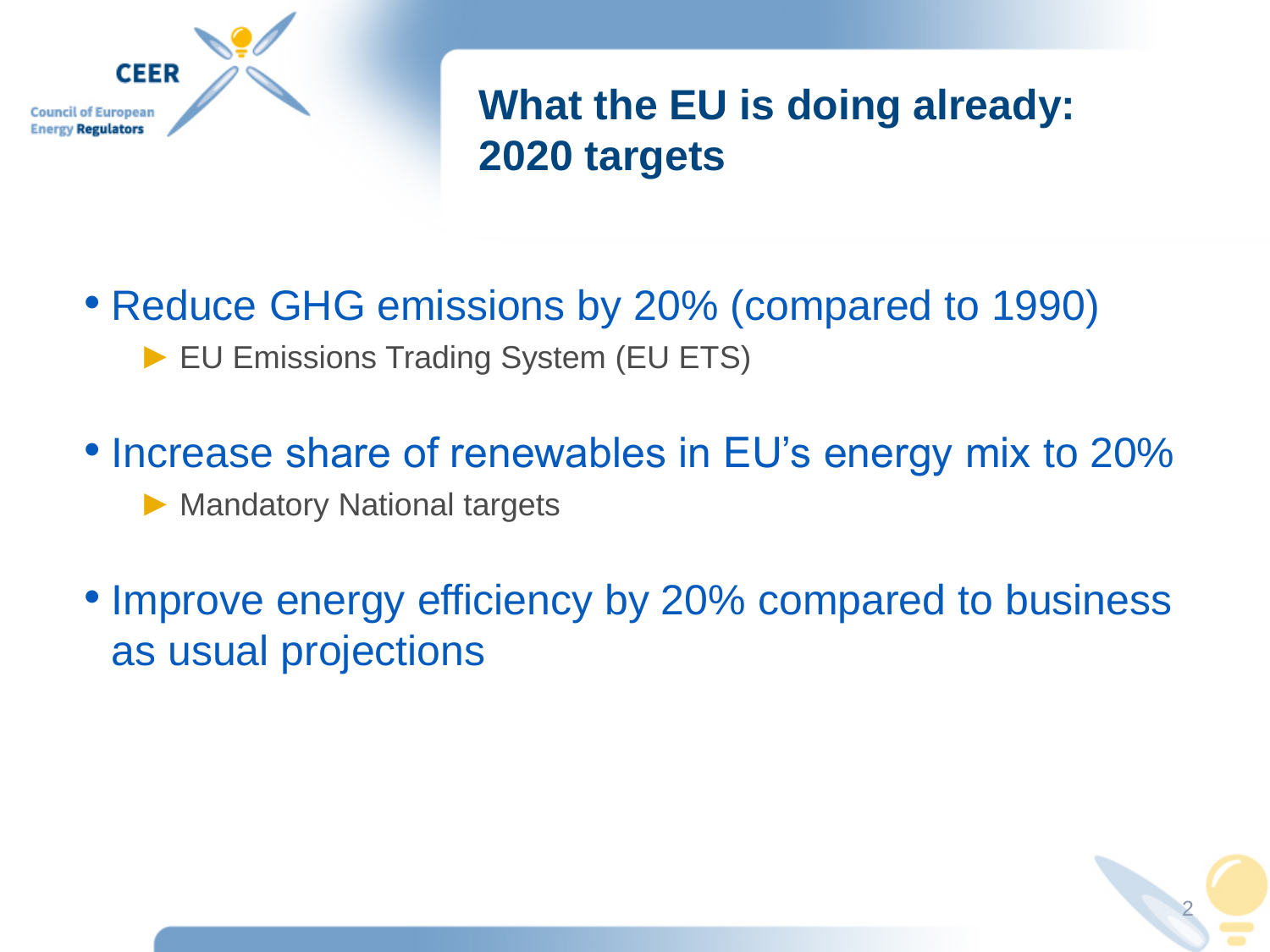

# **2020 vs 2030 targets (I)**

• Agreed headline targets. 2030 Framework for Climate and Energy:

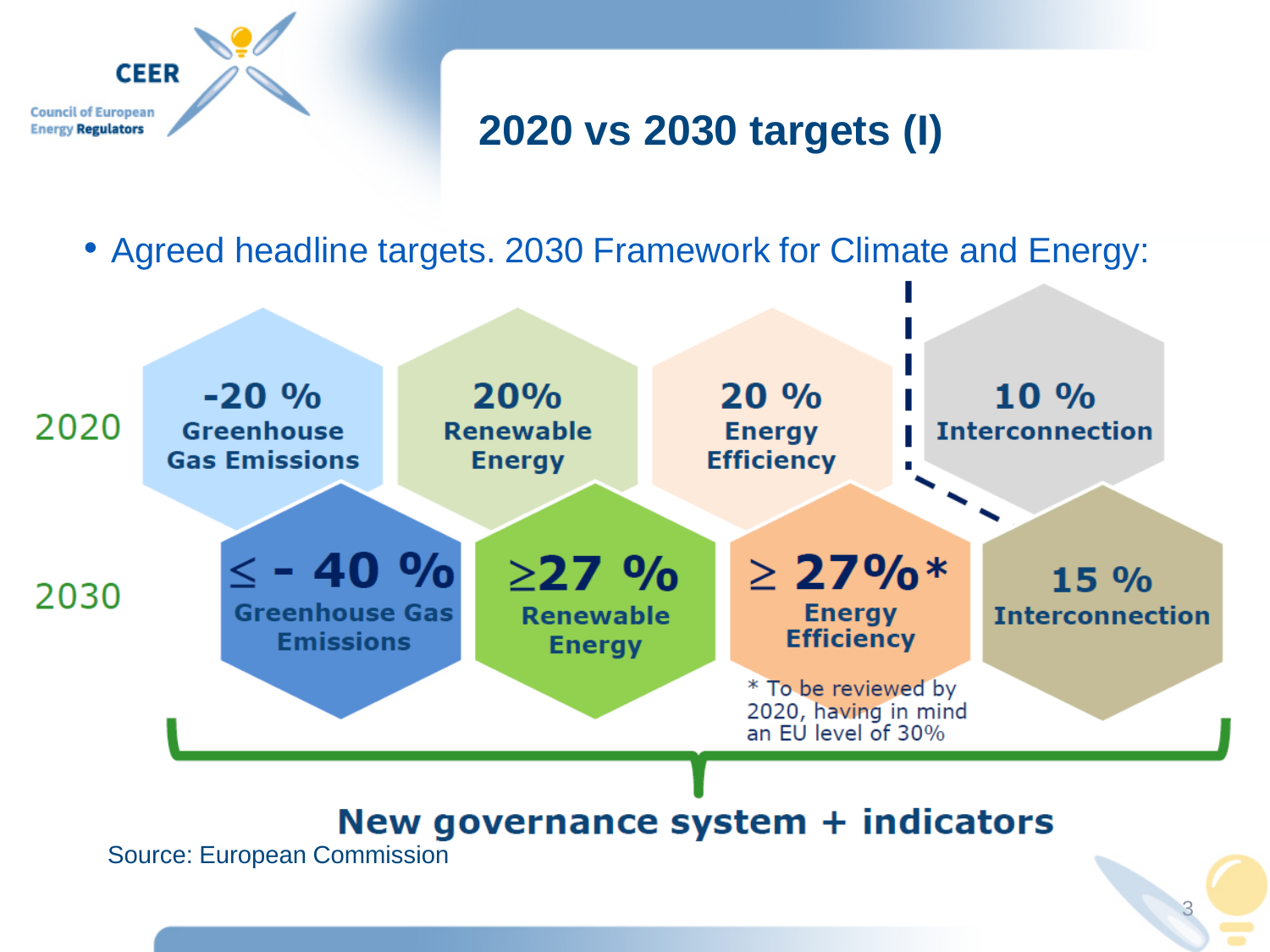

# **2020 vs 2030 targets (II)**

• Emission reductions in ETS and non-ETS





Source: European Commission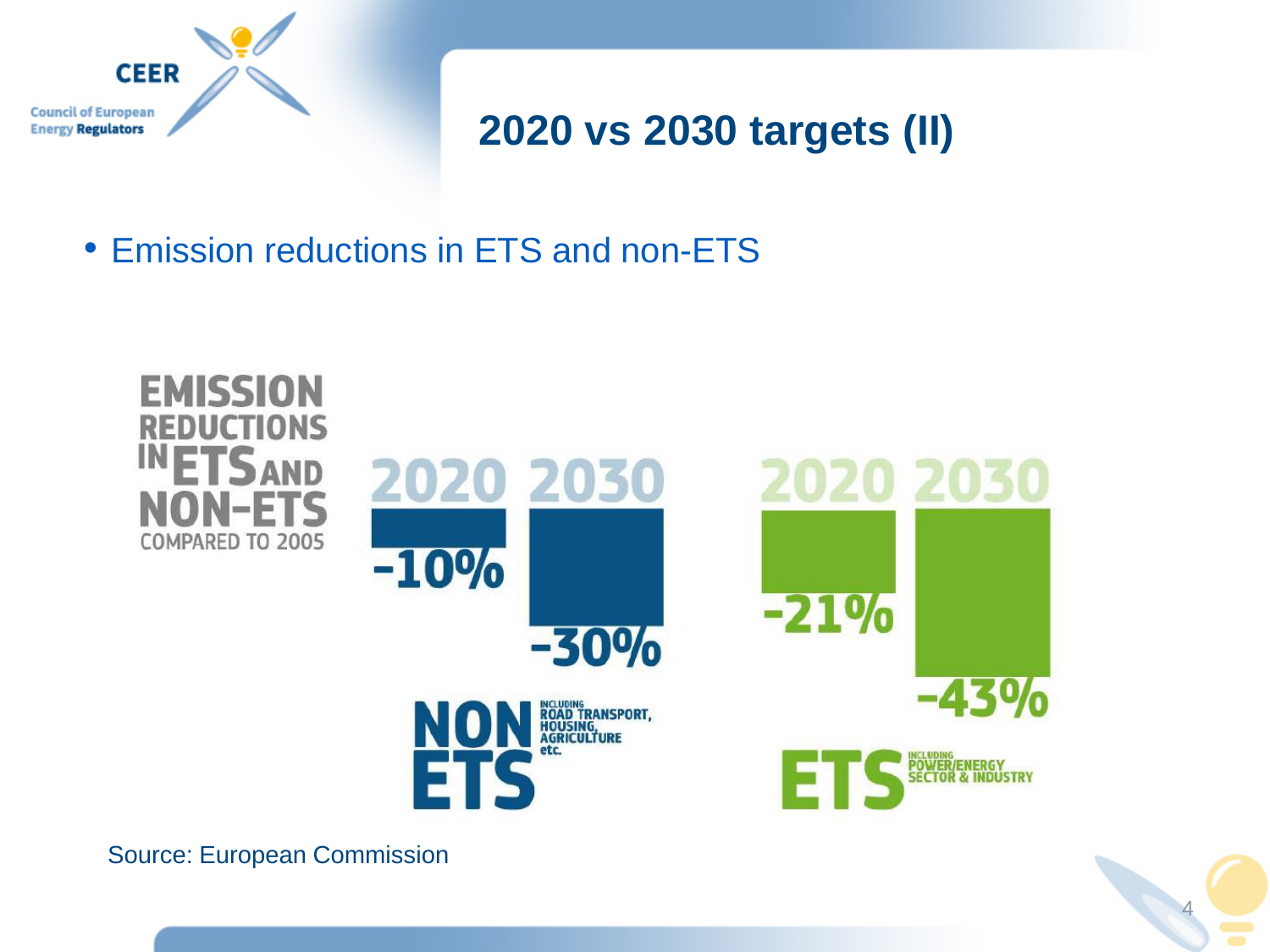

# **2020 vs 2030 targets (III)**

• Share of RES in gross final energy consumption



5

Source: European Commission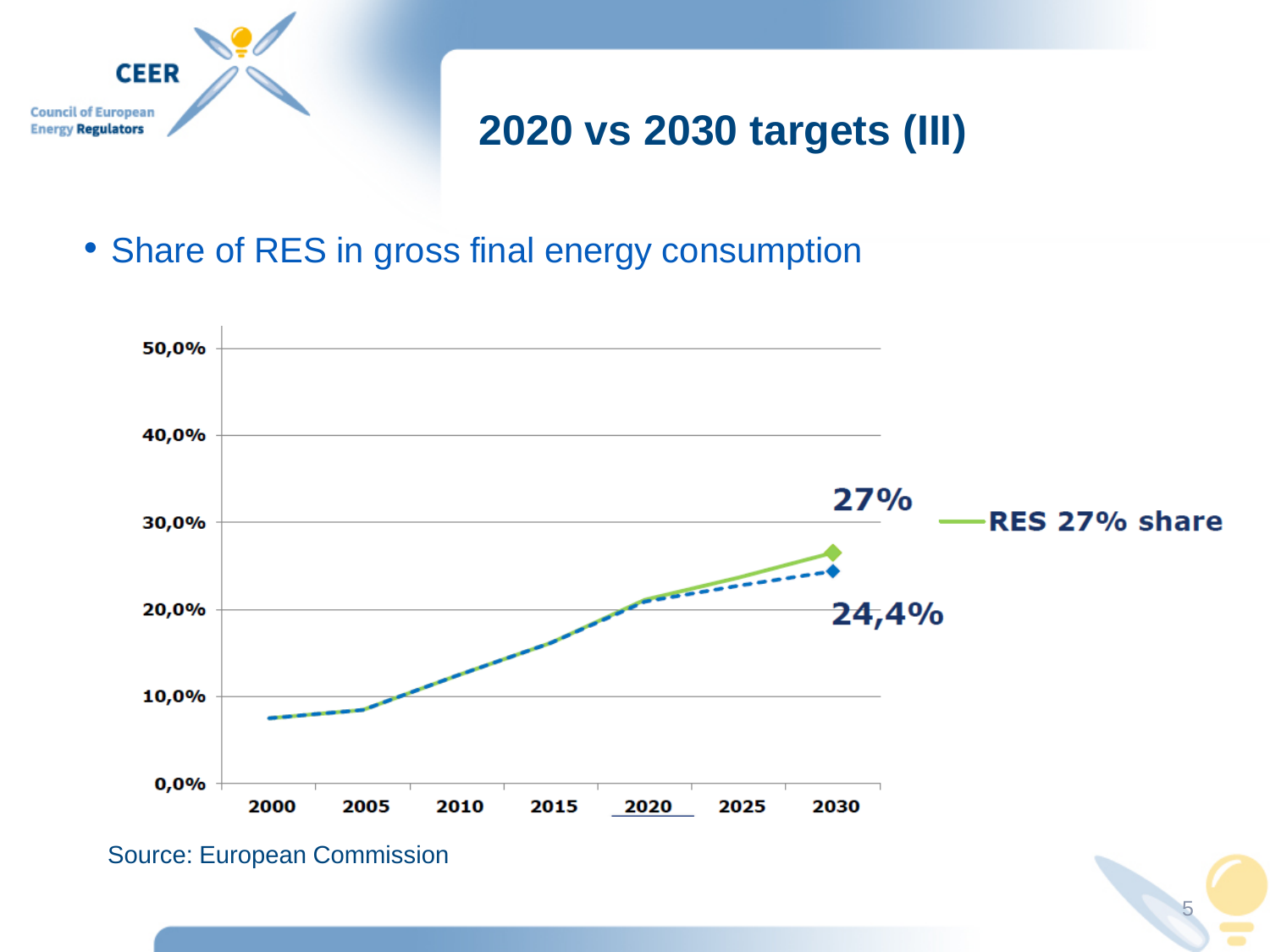

**Roadmap to 2050: European Council Conclusions\***

- Science consensus **global emissions should be cut by -50% by 2050** compared to 1990
- **EU objective** of reducing greenhouse gas emissions by **80-95% by 2050** compared to 1990
- Need for a low carbon 2050 strategy providing the framework for the longer term action
- Need to fix intermediary stages towards reaching the 2050 objective
- Need to keep developments under review on a regular basis



\* 4 February 2011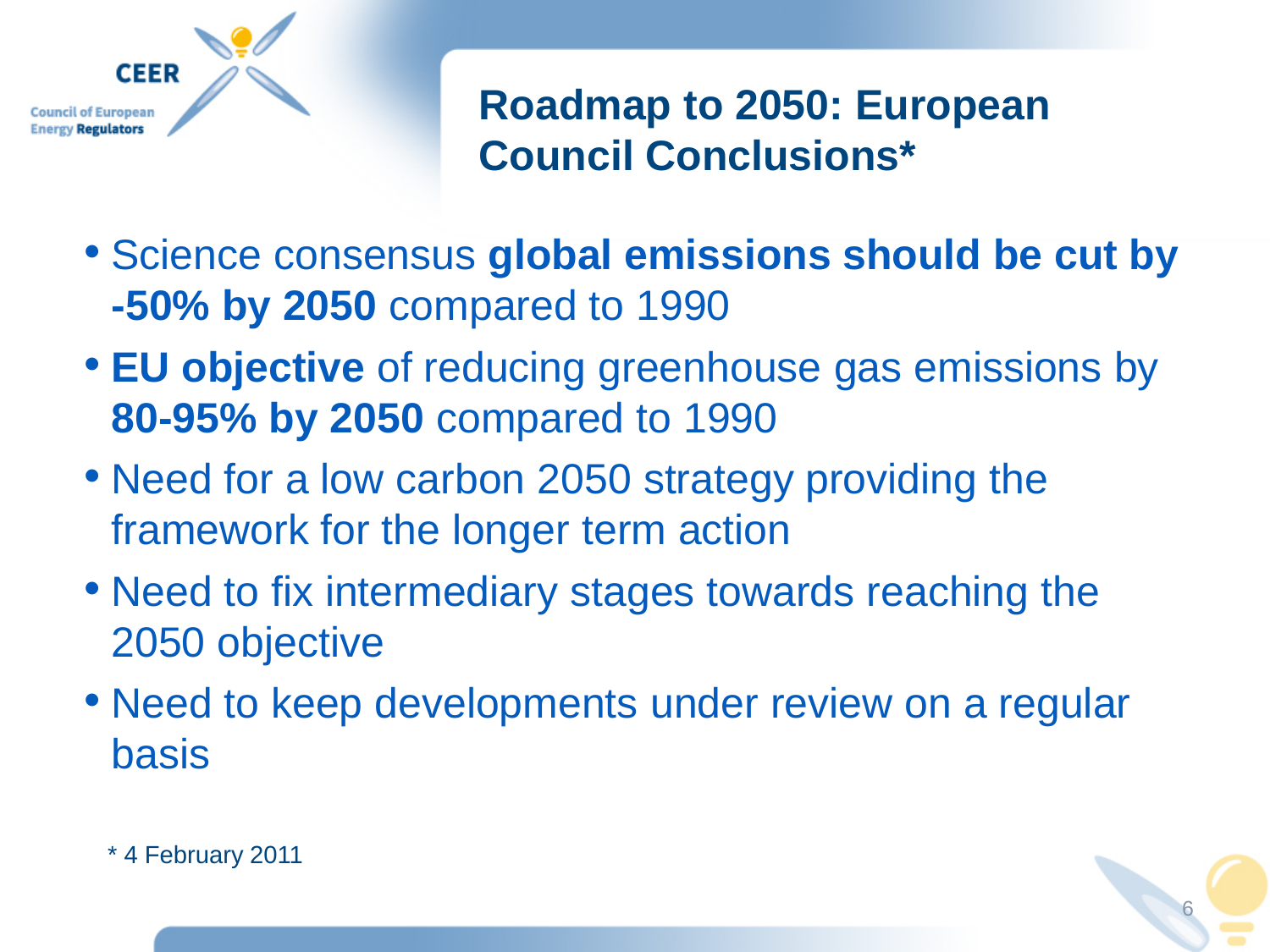

# **80% GHG reduction in the EU by 2050 is feasible**

- With currently available technologies,
- With behavioral change only induced through prices
- If all economic sectors contribute to a varying degree & pace.

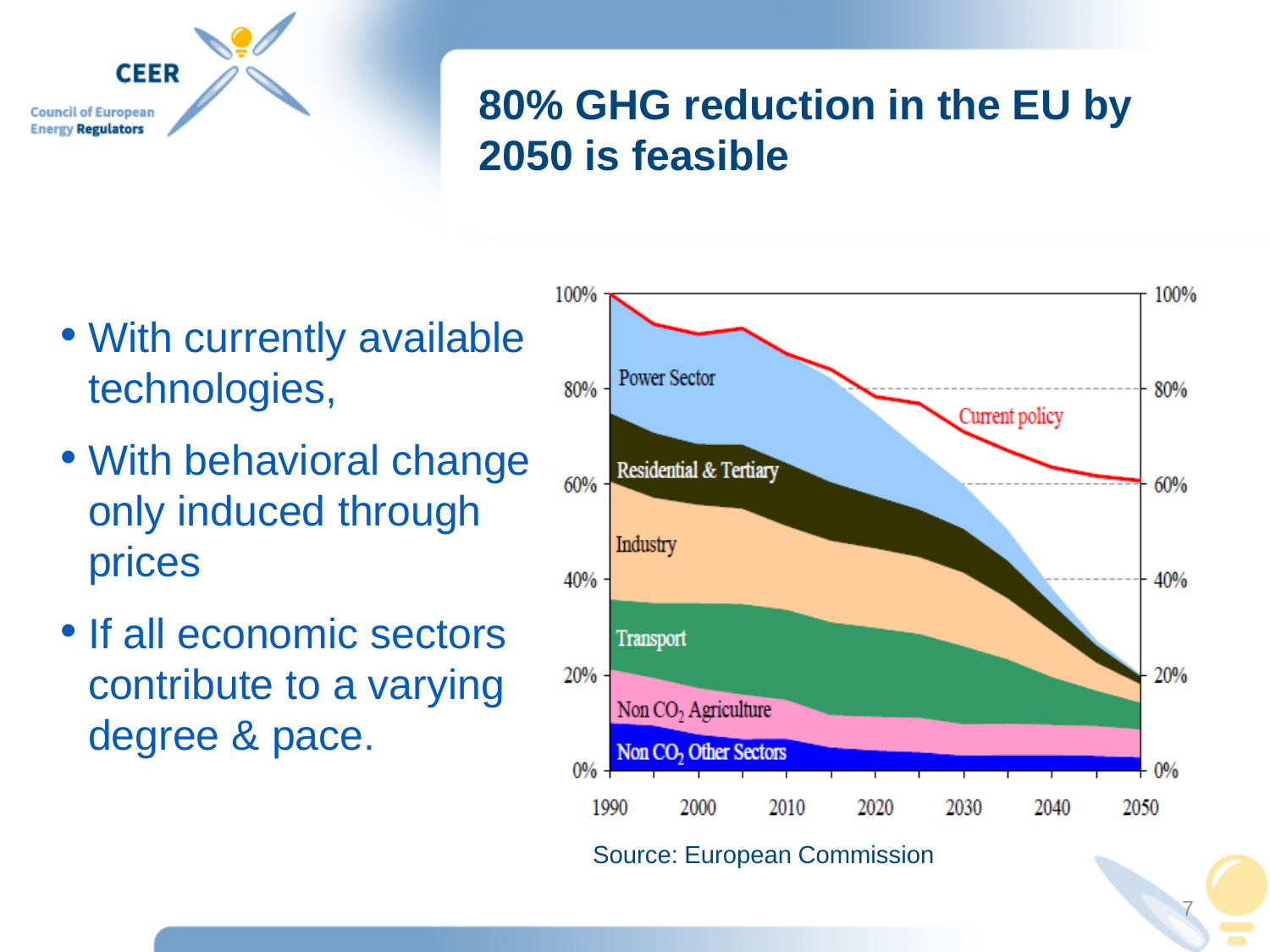

#### **The role of RES (I): CEER Status Review of RES in Europe 2012/13**

• Proportion of gross electricity receiving RES support around 15% at EE average, though with wide differences



Chart 3: Share of total electricity produced receiving RES support (2012)<sup>19</sup>

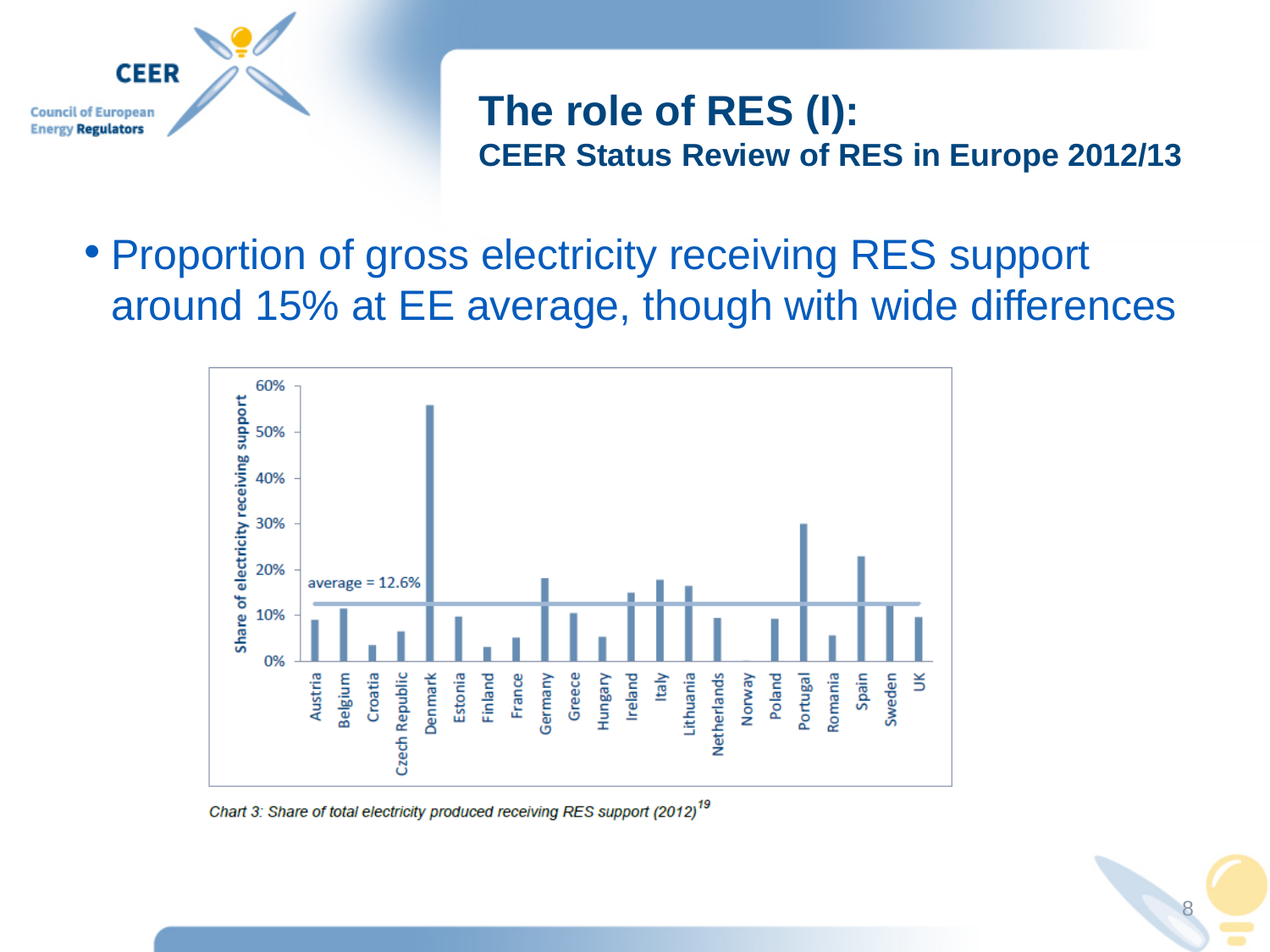

#### **The role of RES (II): CEER Status Review of RES in Europe 2012/13**

- Wide range of instruments used to promote RES: investment grants, feed.in.tariffs, feed.in.premium, green certificates, calls for tenders or system similar to network remuneration.
- Wide differences across technologies and across countries.
- Weighted average support across EU 110,65 €/MWh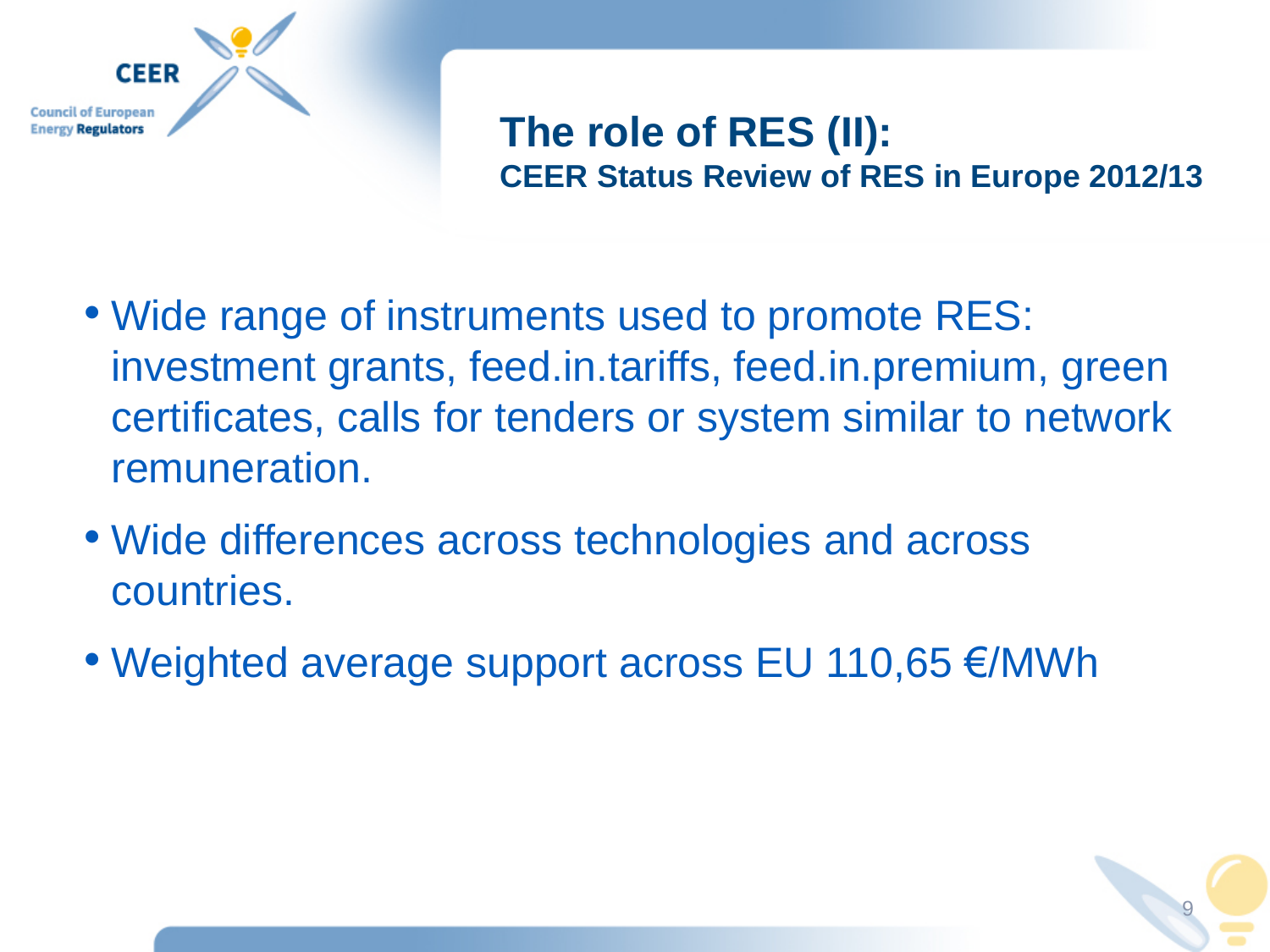

#### **The role of RES (III): CEER Status Review of RES in Europe 2012/13**

In terms of market integration:

- RES electricity generally sold through the same channels as conventional electricity
- RES same financial responsibility as conventional plants for electricity balance
- RES plants generally given priority in terms of network access and dispatching
- RES support generally financed by non-tax levies or passed down to consumers

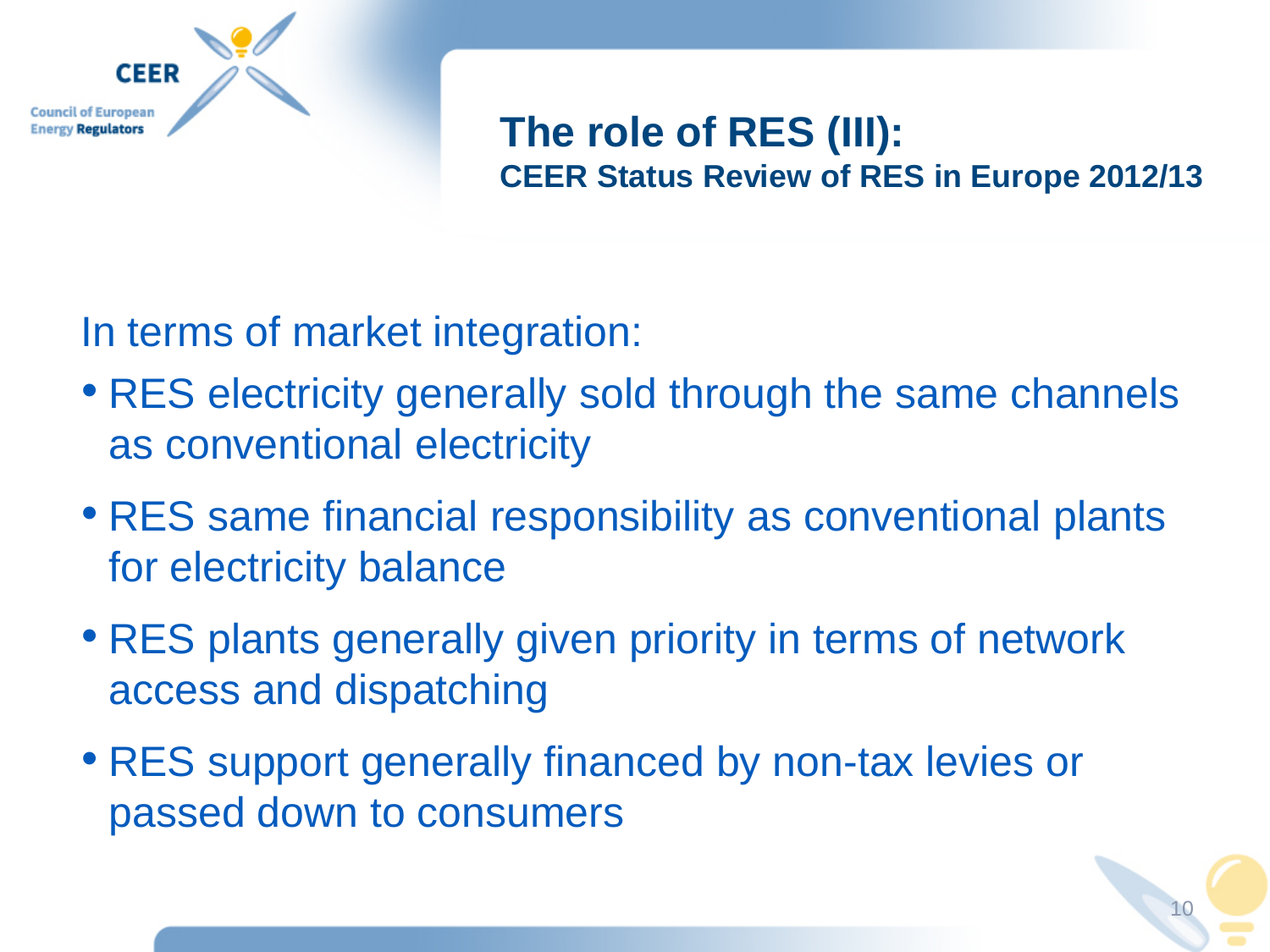

#### **Delivering the internal energy market and making the most of public intervention**

- Development of demand-side response
- Need for generation adequacy
- Further integrating national markets
- Well-designed, targeted and proportional interventions
- Keeping costs low and considering impact to consumers
- Monitoring, evaluation and phasing out of support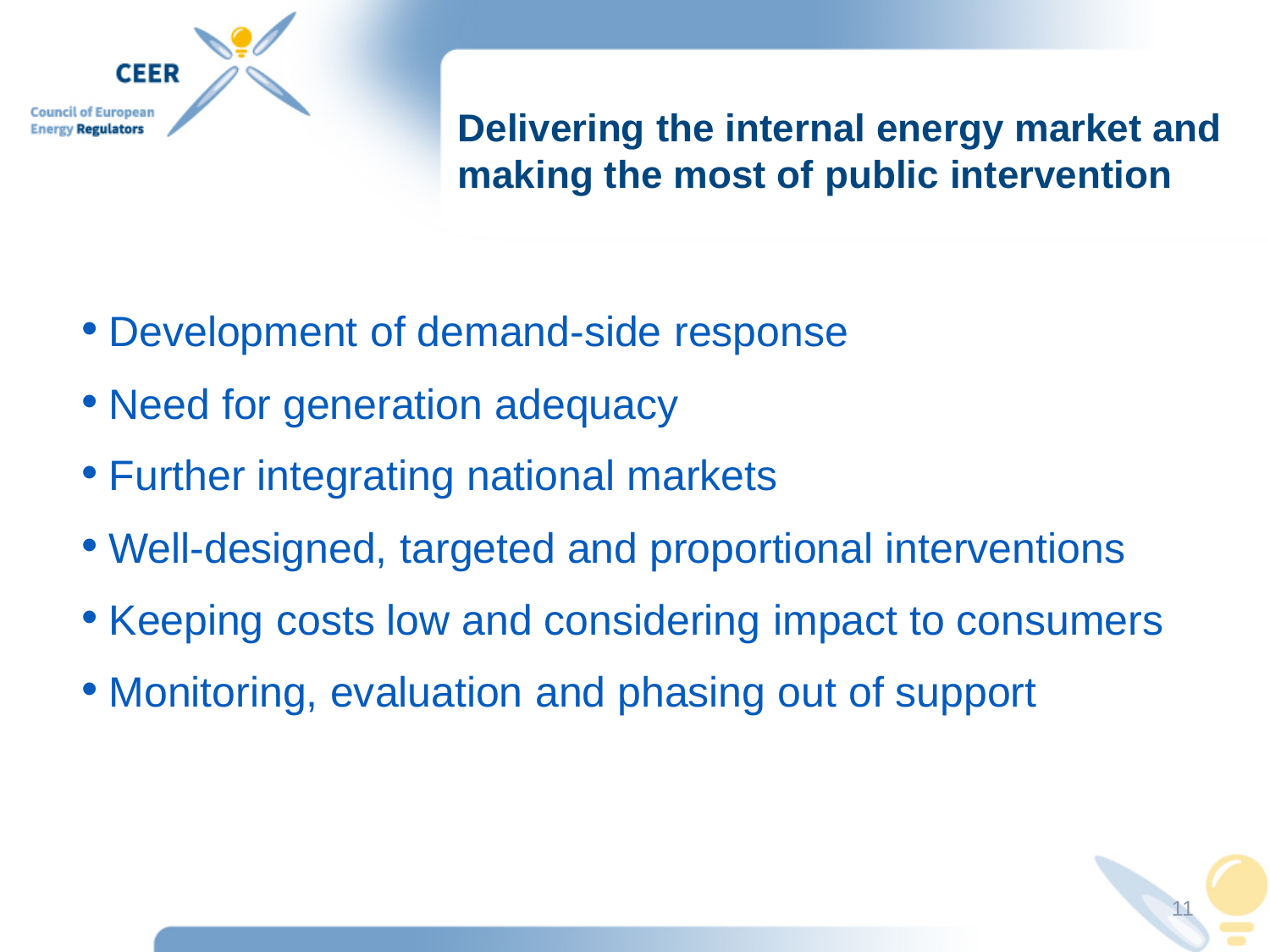

**Guidelines on State aid for environmental protection and energy 2014-2020 (I)**

Implications for RES:

- Sets forth general conditions for investment and operating aid to energy from RES.
- Market instruments, such as auctioning or competitive bidding process open to all generators producing electricity from RES. Green certificates schemes also allowed.
- Ensure that subsidies are reduced to a minimum in view of their complete phasing out.
- Technology specific tenders, to be carried out by Member States, allowed.
- Support schemes that are open to other EEA or Energy Community countries are encouraged.

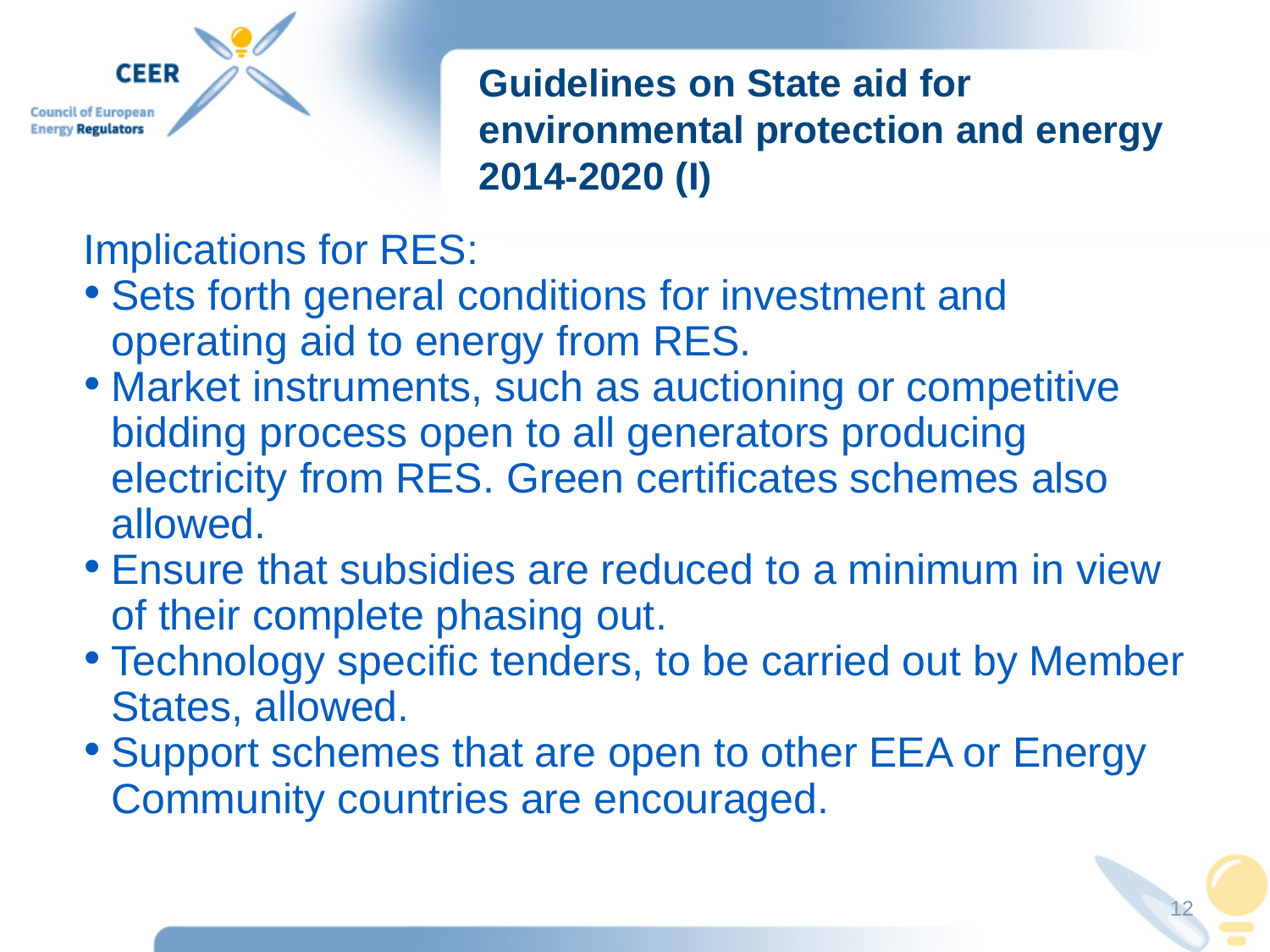

**Guidelines on State aid for environmental protection and energy 2014-2020 (II)**

- Incentivise the market integration of electricity from RES. Sell this electricity directly in the market and subject to market obligations:
	- ► Premium in addition to the market price (instead of feed-in tariffs).
	- ► Subject to standard balancing responsibilities.
	- ► Avoid incentives to generate electricity under negative prices.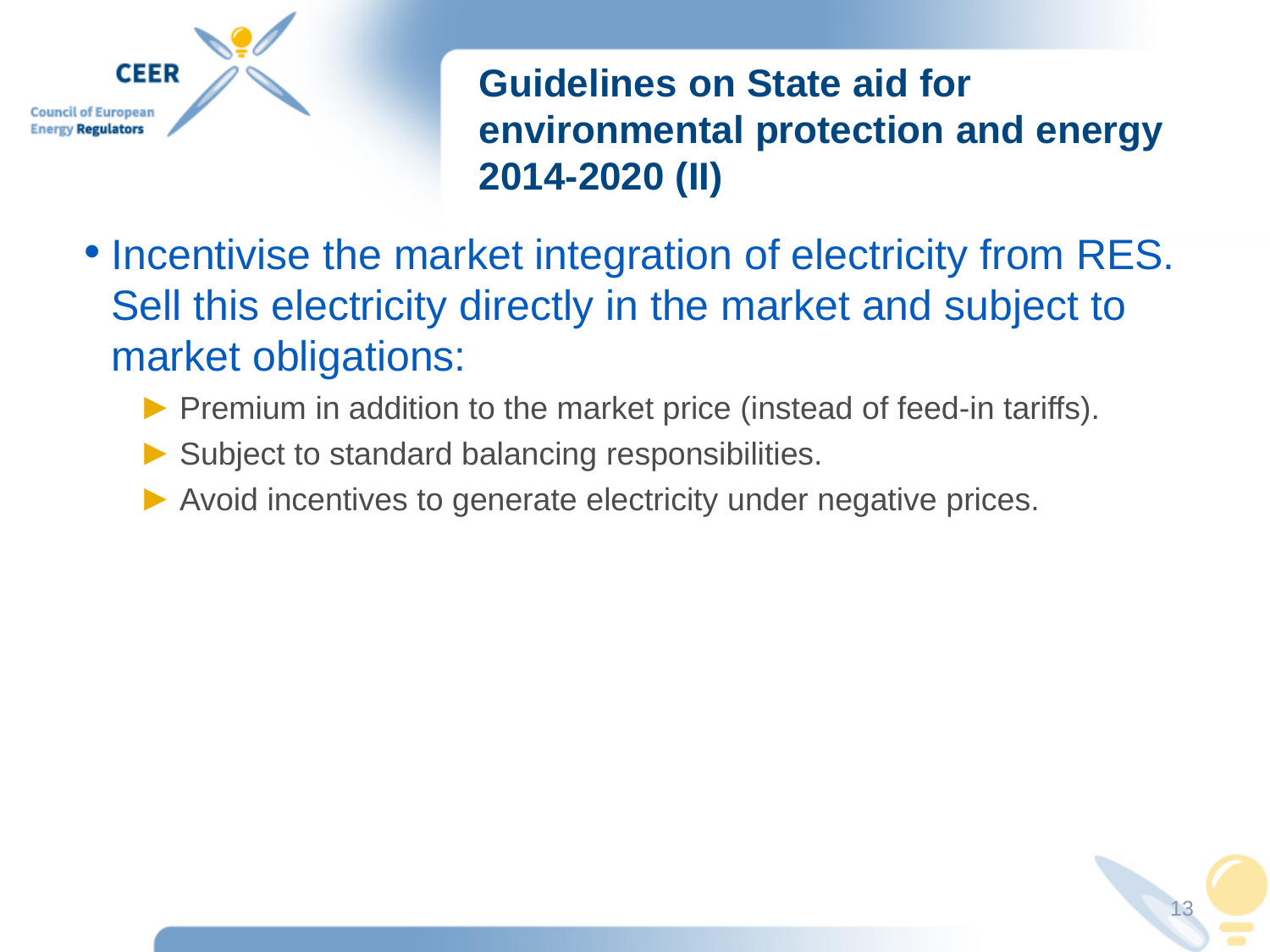

# **Energy Union**

- Communication on Energy Union Strategy Framework adopted by the EC on 25 February, alongside:
	- ► Communication **The Paris Protocol**  A blueprint for tackling global climate change beyond 2020
	- ► Communication on Progress towards the 10% electricity interconnectivity target

#### What exactly will change? The EC proposes:

- ► doing more to ensure that Member States implement and enforce existing legislation
- passing legislation to increase gas and electricity supply security and other measures to reduce Europe's reliance on dominant suppliers
- ► setting up an Energy Infrastructure Forum to make sure major infrastructure projects are delivered where and when needed
- ► passing legislation to modernise the European energy market and reinforce the regulatory framework at regional and European level
- ► passing legislation to ensure the 2030 climate and energy targets are reached
- $\triangleright$  making energy costs and prices more transparent
- ► making buildings more energy-efficient and decarbonising the transport sector
- putting an initiative on global energy and climate technology and innovation leadership in place

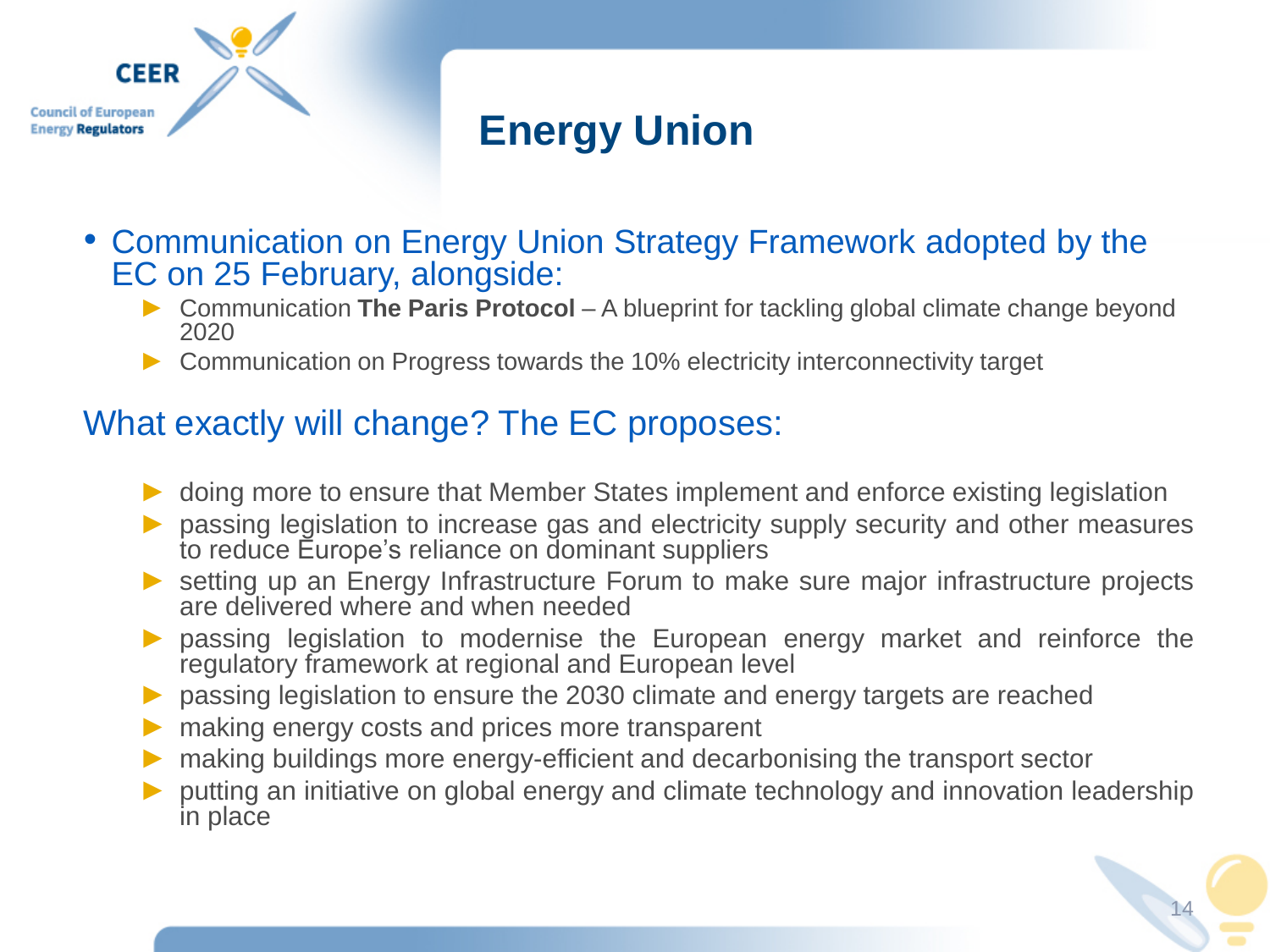

# **Energy Union**

#### • Specific sustainability measures announced:

- Revision of Renewable Energy Directive (Nr 1 in RES)
- Communication on best practice in self-consumption schemes
- Co-legislators to adopt the Market Stability Reserve
- Commission proposal (later in 2015) for legislation to achieve agreed 2030 emission reduction targets in the ETS and non-ETS sectors
- ► Revision of the Directives on Eco-Design and Labelling (in 2015), and on Buildings and Energy Efficiency
- ▶ Review of the State Aid Guidelines
- Commission to propose an upgraded Strategic Energy Technology Plan
- ► Commission and Member states to establish integrated Governance scheme for the Energy Union, including on 2030 targets

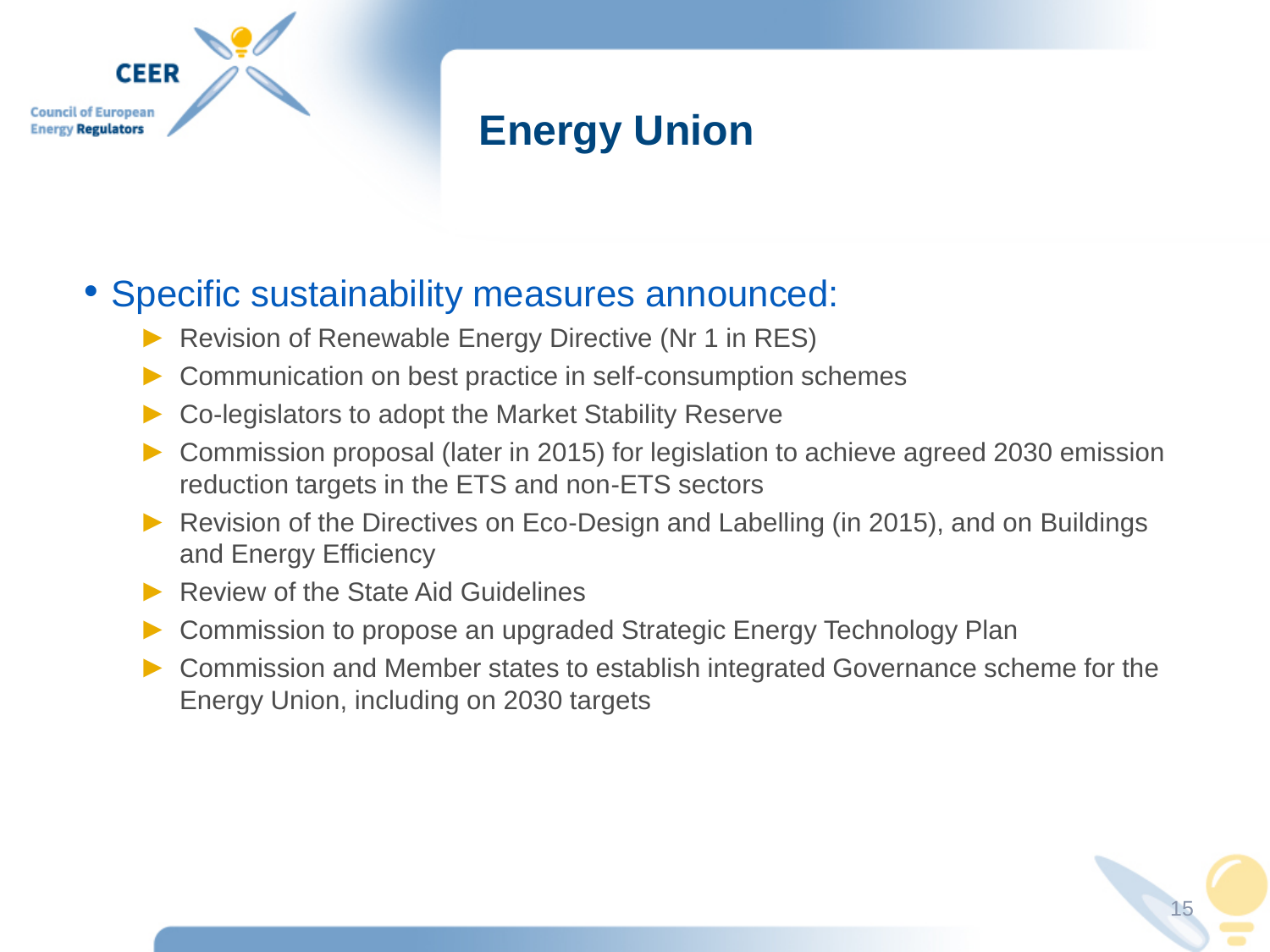

# **The role of European energy regulators**

High level objectives\*:

- Establishing liquid, competitive and integrated wholesale energy market
- Enhancing Europe's security of supply and channeling the external element of IEM
- Moving to a low carbon society with increased renewables and smart, flexible responsive energy supply
- Developing a functioning retail market that benefits consumers
- Building stakeholder dialogue, cooperation and new governance arrangements

\* High level objectives expressed in the paper "Energy Regulation: A Bridge to 2025". Recommendation of the Agency for the Cooperation of Energy Regulators No 05/2014 of 19 September 2014 on the regulatory response to the future challenges emerging from developments in the internal energy market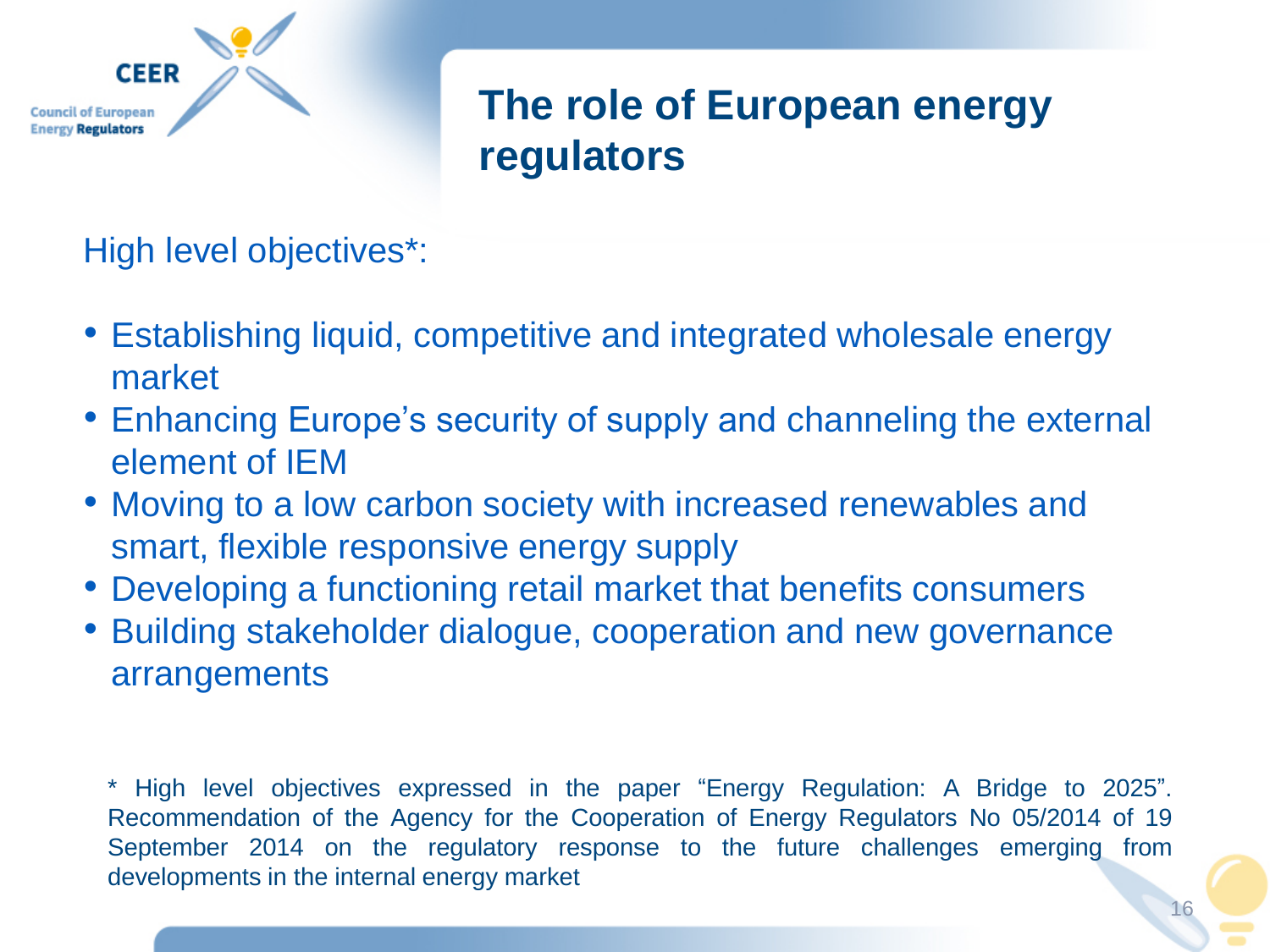

# **The role of European energy regulators (II)**

- Revision of **Renewable Energy Directive** (in 2016-2017), to ensure that the 2030 EU RES target is met cost-effectively
- Communication on **best practice** in self-consumption and renewable support schemes (in 2016-2017)
- Commission to facilitate **cooperation and convergence** of national RES support schemes leading to more cross border opening (*see Market Design initiative above*)
- Legislation to achieve agreed **2030 emission reduction targets** in the **ETS** and **non-ETS sectors** (proposals in 2015-2016)
- Revision of the **Directives** on **Eco-Design** and **Labelling** (in 2015), and on **Buildings** and on **Energy Efficiency** (in 2016)
- Commission to propose an upgraded **Strategic Energy Technology Plan** (in 2016)
- Commission and Member states to establish integrated **Governance scheme for the Energy Union**, including on 2030 targets (2015 onward)